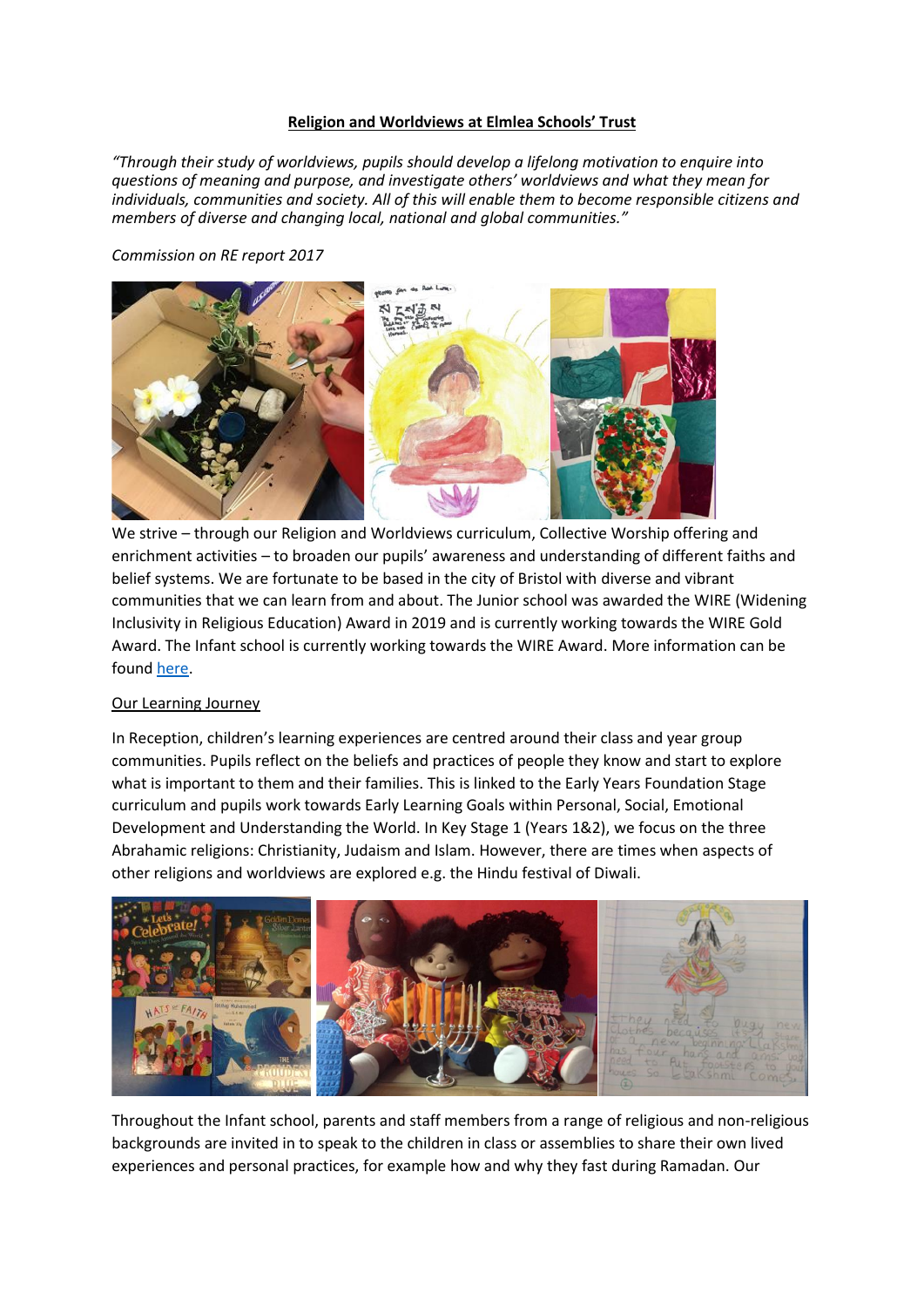Religion and Worldviews lessons are creative and interactive, with a range of stimuli including stories, artefacts and persona dolls. During their time in the Infant school pupils have the opportunity to visit some local places of worship, for example the local Baptist church.

The curriculum for Religion and Worldviews at Key Stage 2 is based on the Locally Agreed Syllabus for Bristol, *Awareness, Mystery, Value* <http://www.awarenessmysteryvalue.org/> which is then personalised for our school. Some of the units of learning created have been used as part of national projects (RE-Live and Big Ideas).

Year 3 begin with the unit 'What's important to me? which widens the pupils' awareness of a range of different religions and worldviews that people might follow as well as encouraging pupils to reflect on their own beliefs. Each year, pupils focus on a specific religion for one of their units. In Years 3 and 4, pupils study Hinduism and Sikhism for the first time; in Years 5 and 6, pupils revisit Islam and Judaism in more detail, building on their learning from Key Stage 1. Across Key Stage 2, pupils also study the non-religious worldviews of Humanism and Buddhism. Where meaningful links can be made, units are embedded within our wider topics (e.g. Splash! and Bristol – Our City). Other units are 'stand-alone' and look at two or more religions and worldviews in relation to an enquiry question e.g. What do people believe about life?

## Hyperlink to curriculum map

In Years 1 & 2, Religion and Worldviews is taught weekly by the HLTA (Higher Level teaching Assistant) assigned to each class. The curriculum is based on the 'Discovery RE' scheme and has been adapted and personalised to suit our setting. The lessons are taught as 'stand-alone' units of work, separate from the class topic. Key vocabulary (Rainbow and Curiosity Words) for each unit of work is introduced at the start of each lesson and referred to throughout the term. These words support pupils to use the language and ideas of religions to explain their understanding.

In Years 3 to 6, Religion and Worldviews is usually taught weekly by the class teacher. Key vocabulary is introduced at the start of each lesson and reinforced during the unit through quizzes and displays. Lesson plans, resources and activities are differentiated so that all pupils can access the curriculum*.*



## Enrichment and Support

In addition to our curriculum lessons, pupils' learning is enriched with workshops in school and visits to places of worship as we make connections with the wider and more diverse community of Bristol as a whole. We work closely with local groups including Westbury Baptist church, Encountering Christianity, Bristol Humanists, Bristol Muslim Cultural Society, Bristol and West Progressive Jewish Congregation and the Siri Guru Singh Sabha Gurdwara. A range of speakers from the local community talk to the children in assemblies throughout the year. Every year, pupils take in the national 'Spirted Arts' competition and the Westbury Advent Trail.